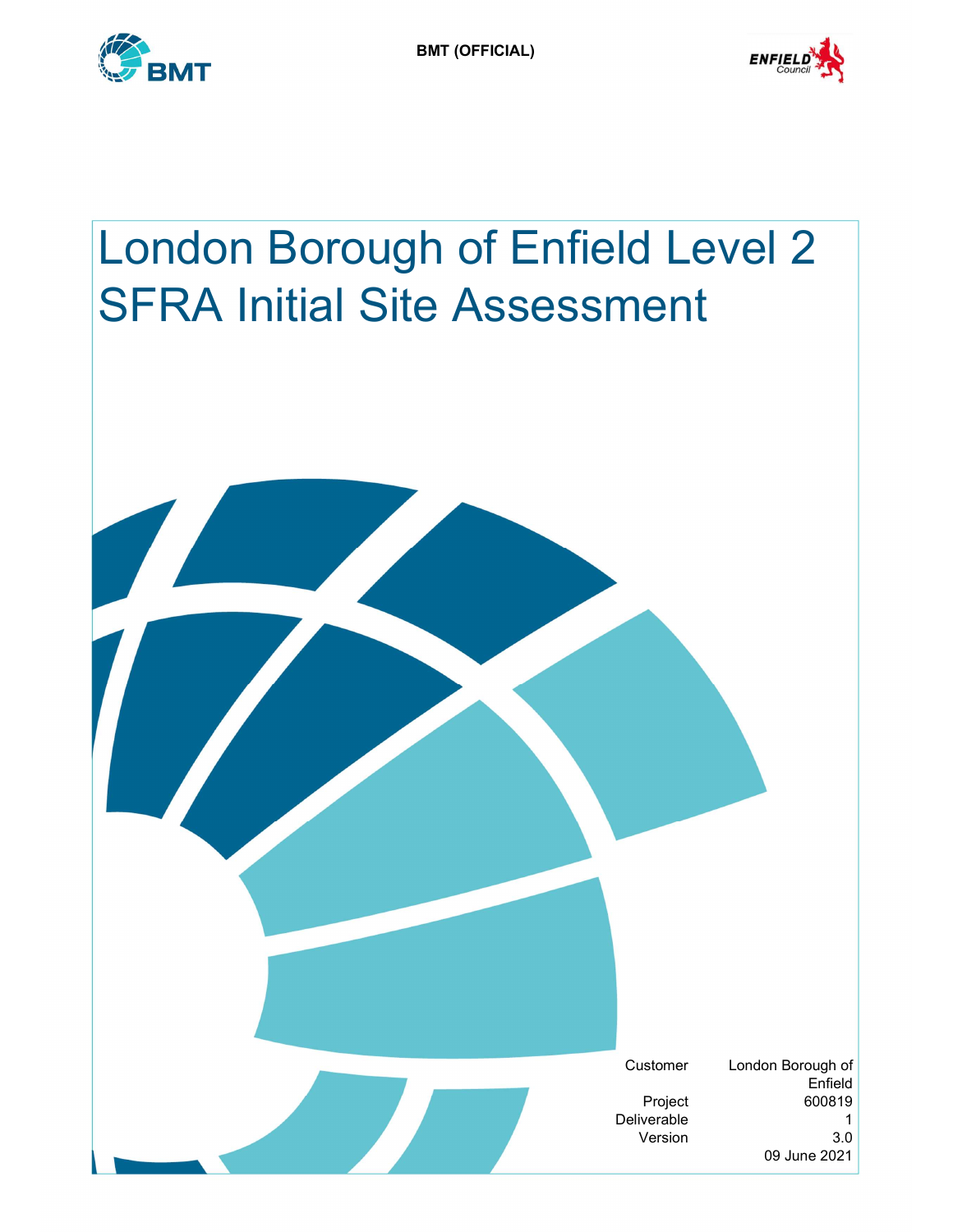



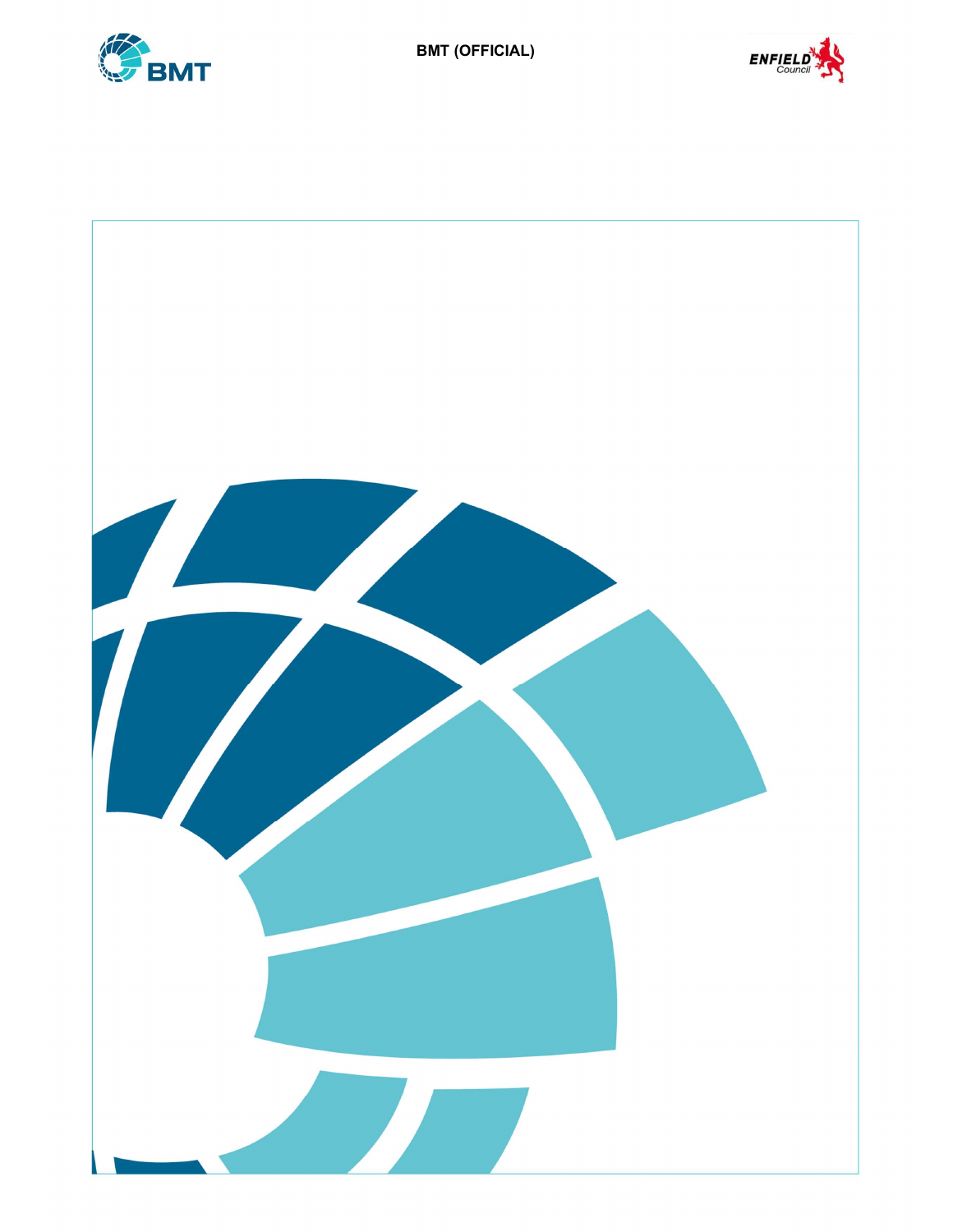

# Document Control ̶

### Document Identification

| <b>Title</b>           | London Borough of Enfield Level 2 SFRA Initial Site Assessment |  |
|------------------------|----------------------------------------------------------------|--|
| <b>Project No</b>      | 600819                                                         |  |
| Deliverable No         | 1                                                              |  |
| Version No             | 3.0                                                            |  |
| <b>Version Date</b>    | 23 June 2021                                                   |  |
| Customer               | London Borough of Enfield                                      |  |
| Classification         | <b>BMT (OFFICIAL)</b>                                          |  |
|                        |                                                                |  |
| Author                 | <b>Stephen Henry</b>                                           |  |
| Checked By             | Stephanie Dufour                                               |  |
| <b>Certified By</b>    | $\overline{\phantom{0}}$                                       |  |
| <b>Approved By</b>     | Stephanie Dufour                                               |  |
| <b>Project Manager</b> | <b>Stephen Henry</b>                                           |  |

### Amendment Record

The Amendment Record below records the history and issue status of this document.

| Version | <b>Version Date</b> | <b>Distribution</b> | Record             |
|---------|---------------------|---------------------|--------------------|
| 1.0     | 19 May 2021         | LBE.                | Draft Issue        |
| 2.0     | 09 June 2021        | LBE.                | <b>Final Issue</b> |
| 3.0     | 23 June 2021        | LBE.                | <b>Final Issue</b> |

This report is prepared by BMT Group Ltd ("BMT") for the use by BMT's client (the "Client"). No third party may rely on the contents of this report. To the extent lawfully permitted by law all liability whatsoever of any third party for any loss or damage howsoever arising from reliance on the contents of this report is excluded.

Where this report has been prepared on the basis of the information supplied by the Client or its employees, consultants, agents and/or advisers to BMT Group Ltd ("BMT") for that purpose and BMT has not sought to verify the completeness or accuracy of such information. Accordingly, BMT does not accept any liability for any loss, damage, claim or other demand howsoever arising in contract, tort or otherwise, whether directly or indirectly for the completeness or accuracy of such information nor any liability in connection with the implementation of any advice or proposals contained in this report insofar as they are based upon, or are derived from such information. BMT does not give any warranty or guarantee in respect of this report in so far as any advice or proposals contains, or is derived from, or otherwise relies upon, such information nor does it accept any liability whatsoever for the implementation of any advice recommendations or proposals which are not carried out under its control or in a manner which is consistent with its advice.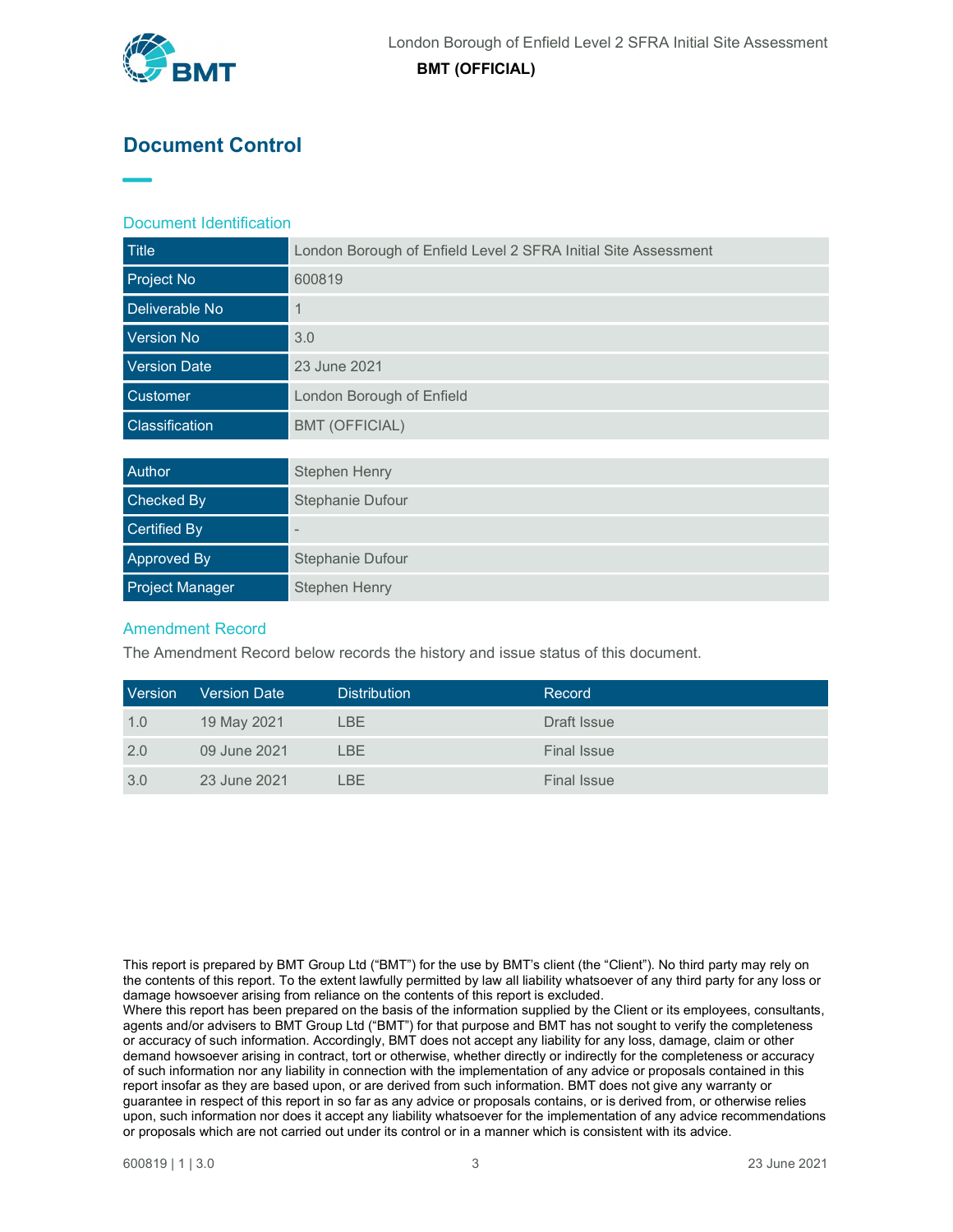

**1 Introduction**<br>——<br>London Borough of Enfield (LBE) have commissioned BMT to undertake an initial assessment of flood risk to the proposed development sites being considered for the Local Plan update. This document assesses flooding from a range of flood sources to each of the 62 sites. The findings from the assessment are included as a separate report for each site within Appendix A. This Technical Note is intended to be used as a guide to aid readers in understanding the information and implications of the site-specific data.

This document has been developed to support LBE in the site sift to refine the sites to be allocated for planning within the Local Plan, and to support LUC PLC in the Integrated Impacts Assessment (IIA) being prepared in support of the Regulation 18 requirements.

Table 1 shows the flooding sources that have been assessed, the designation assigned to each site and the data sources used to support the designations. A Matrix identifying which sites meets which criteria is also included in Appendix B.

| <b>Flooding</b><br><b>Source</b> | <b>Assessment Criteria</b>                                                                                                                                             | <b>Data Sources</b>                                                                                                                                                                              |
|----------------------------------|------------------------------------------------------------------------------------------------------------------------------------------------------------------------|--------------------------------------------------------------------------------------------------------------------------------------------------------------------------------------------------|
| Fluvial (Rivers)                 | Does the site fall within Environment Agency<br>(EA) Flood Zones 1, 2 or 3?                                                                                            | EA Flood Map for Planning from Rivers<br>and Sea                                                                                                                                                 |
| Surface Water                    | Is the site within a Critical Drainage Area?<br>Does the site have predicted peak flood depths<br>of greater than 150mm and 300mm on site in<br>the 1% rainfall event? | LBE Critical Drainage Area data<br>Edenvale Young Surface Water Flood<br>Modelling results for the Salmons and<br>Pymmes, and National Mapping for the<br>Turkey Brook and Lee Valley catchments |
| Ground Water                     | What is the degree of Susceptibility to<br>Groundwater Flooding?<br>Is the site within 100m of a historic groundwater<br>flooding incident?                            | Environment Agency Areas Susceptible<br>to Groundwater Flooding (ASTGWF) Map<br>LBE Historic flood risk incident dataset                                                                         |
| Sewers                           | Is the site within 100m of a historic sewer<br>flooding incident?                                                                                                      | LBE Historic flood risk incident dataset                                                                                                                                                         |

### Table 1 - Assessment of Flooding Sources

In addition to the above, flood risk from artificial sources (i.e. flood risk from reservoirs, the New River etc.) will be assessed for the sites that require a detailed assessment, however this data has not been made available for use in this initial assessment. Flooding from these sources would be classified as residual risk; flood risk that remains after risk management and mitigation. The Planning Practice Guidance $^1$  requires that where residual flood remains it must be shown to be safely managed. Site-

<sup>1</sup> https://www.gov.uk/government/collections/planning-practice-guidance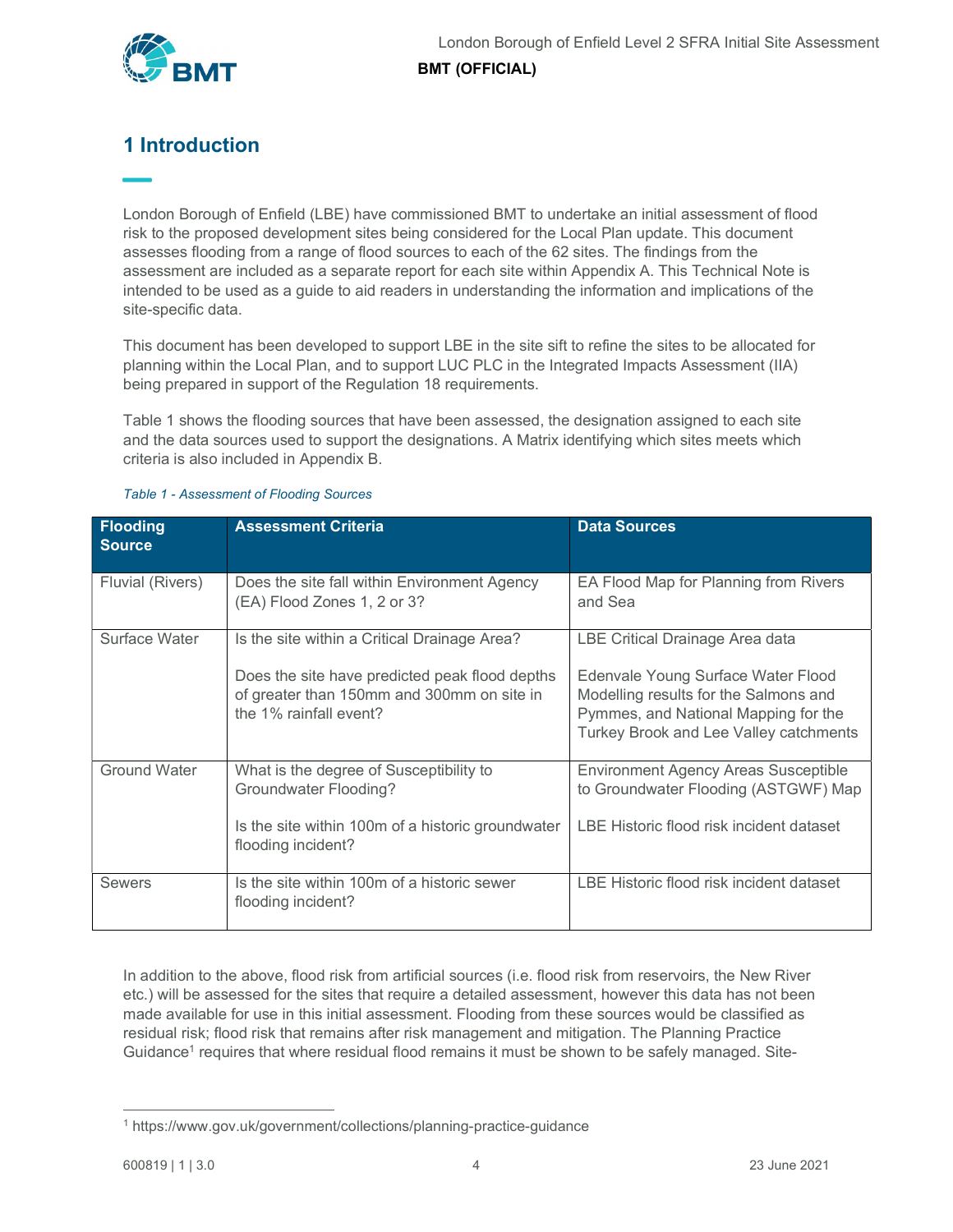BMT (OFFICIAL)

specific FRAs should demonstrate consideration and management of residual flood risk at the Planning stage.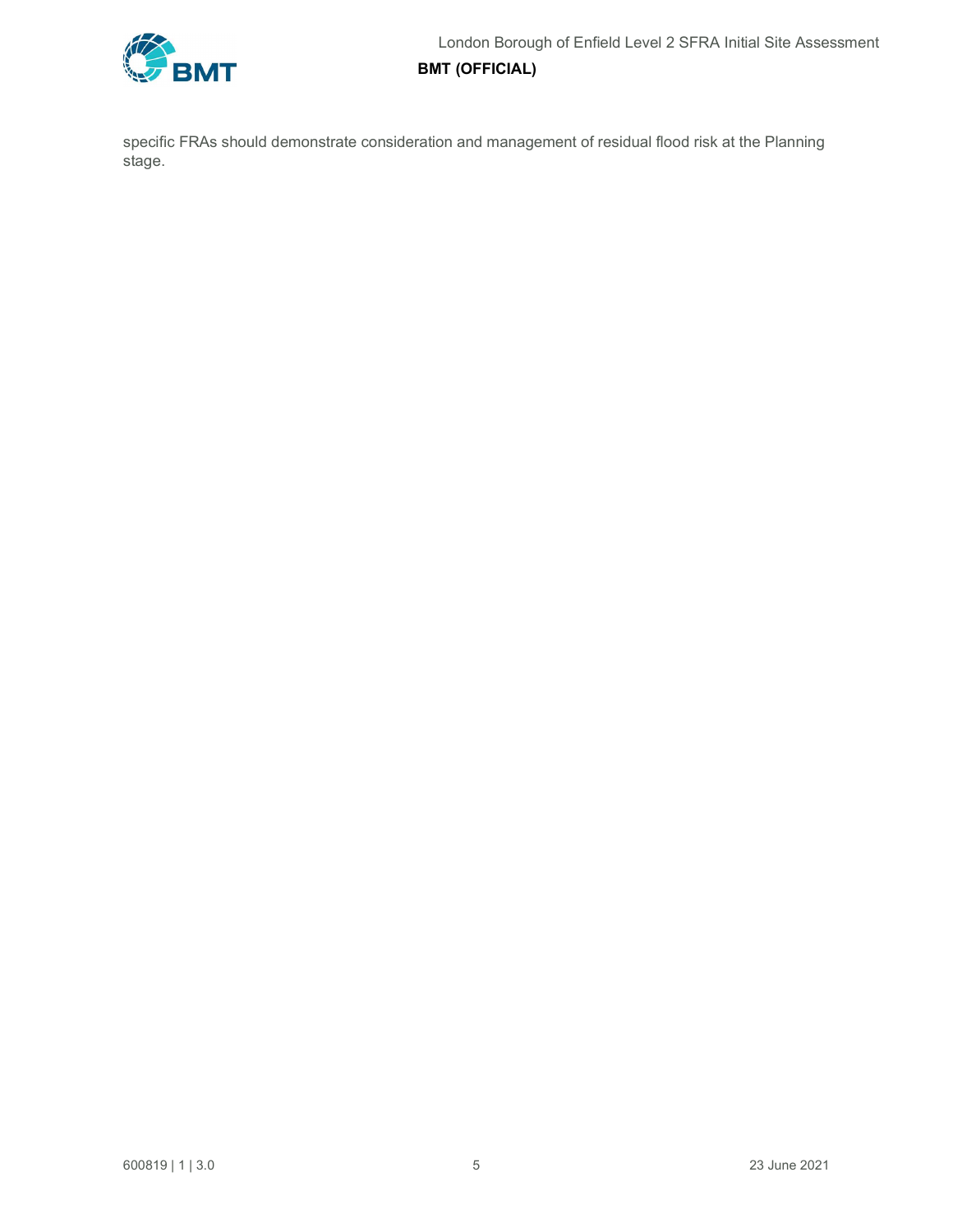

# 2 Methodology ̶

In order to assess the flood risk associated with each proposed development site, the below methodology was carried out:

- Collection of data sources noted within Section 1.
- Review and preparation of the datasets.
- Preparation of an interface within waterRIDE™ FLOOD Manager software, incorporating all required datasets.
- Development of a template report that covers the required elements of the assessment.
- Automation of the report outputs for each site, to output one report per site.
- Review of the output deliverables.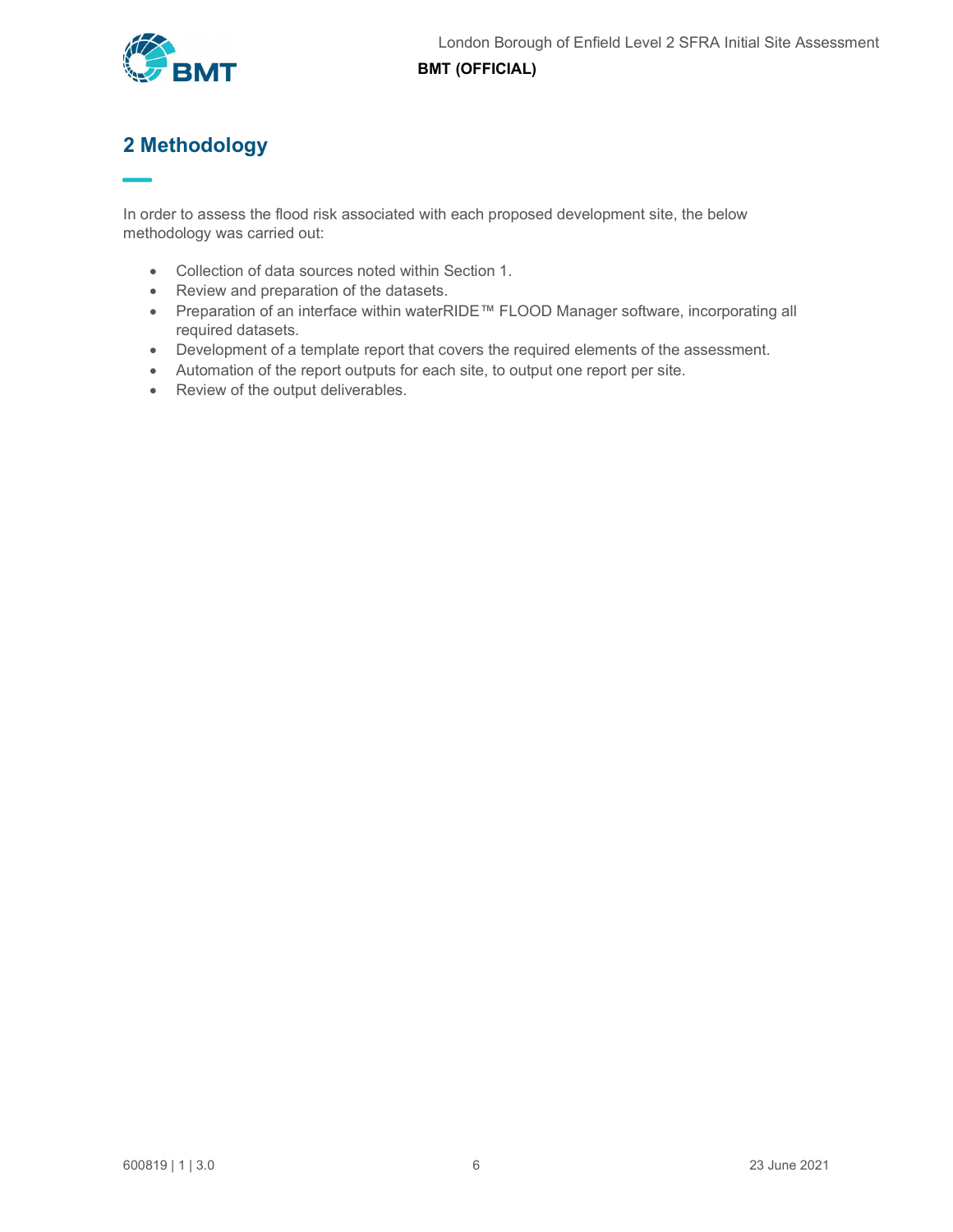

3 Assessment of Flood Risk<br>——<br>This section explains the approach taken to assess flood risk to each site, and to assist with interpreting the data provided for each site within Appendix A. In addition to the data presented within this report, reference should be made to Section 1 of the Level 1 Strategic Flood Risk Assessment to further understand specific requirements relating to site specific flood risk assessments.

### 3.1 Fluvial Flood Risk

An assessment of fluvial (river) flooding has been carried out to determine whether or not each site falls within the EA designated Flood Zones. This assessment for each site is included within Appendix A, identifying the relevant flood zones and a map to indicate which areas of the site fall within which flood zone. It should be noted that the EA Flood Zones relate to flood risk from both rivers and the sea, however due to Enfield's geographic location, the flood risk referred to within this section relates to rivers only, as there are no sources of flood risk from the sea relevant to Enfield.

The Flood Zones are defined as follows:

- Flood Zone 3 Land having a 1 in 100 or greater annual probability of river flooding;
- Flood Zone 2 Land having between a 1 in 100 and 1 in 1,000 annual probability of river flooding;
- Flood Zone 1 Land having a less than a 1 in 1,000 annual probability of river flooding.

The Flood Zones are defined using the National Fluvial mapping undertaken on behalf of the EA and are used to guide development away from high flood risk zones and towards area with a lower flood risk.

In order to determine what land uses are compatible, the National Planning Policy Framework (NPPF) guidance for Flood Risk and Coastal Change<sup>2</sup> should be referenced. These tables are included within Appendix C of this report and explain the following:

- Table 1 defines the EA Flood Zones;
- Table 2 defines the vulnerability classification of land use types e.g. Basement Dwellings are defined as 'More Vulnerable;
- Table 3 determines which vulnerability classification is compatible with which Flood Zone.

Using these tables and the information provided for each site within Appendix A it is possible to determine the flood zones within each site, the vulnerability classification of the proposed development and therefore whether or not that land use is appropriate for the site. In accordance with the NPPF 'Development should not be allocated or permitted if there are reasonably available sites appropriate for

the proposed development in areas with a lower risk of flooding'.<br>For sites that require an Exception Test in accordance with Table 3, the site will need to demonstrate:

(a) the development would provide wider sustainability benefits to the community that outweigh the flood risk; and

(b) the development will be safe for its lifetime taking account of the vulnerability of its users, without increasing flood risk elsewhere, and, where possible, will reduce flood risk overall. 2

https://www.gov.uk/guidance/flood-risk-and-coastal-change (MHCLG, 2014)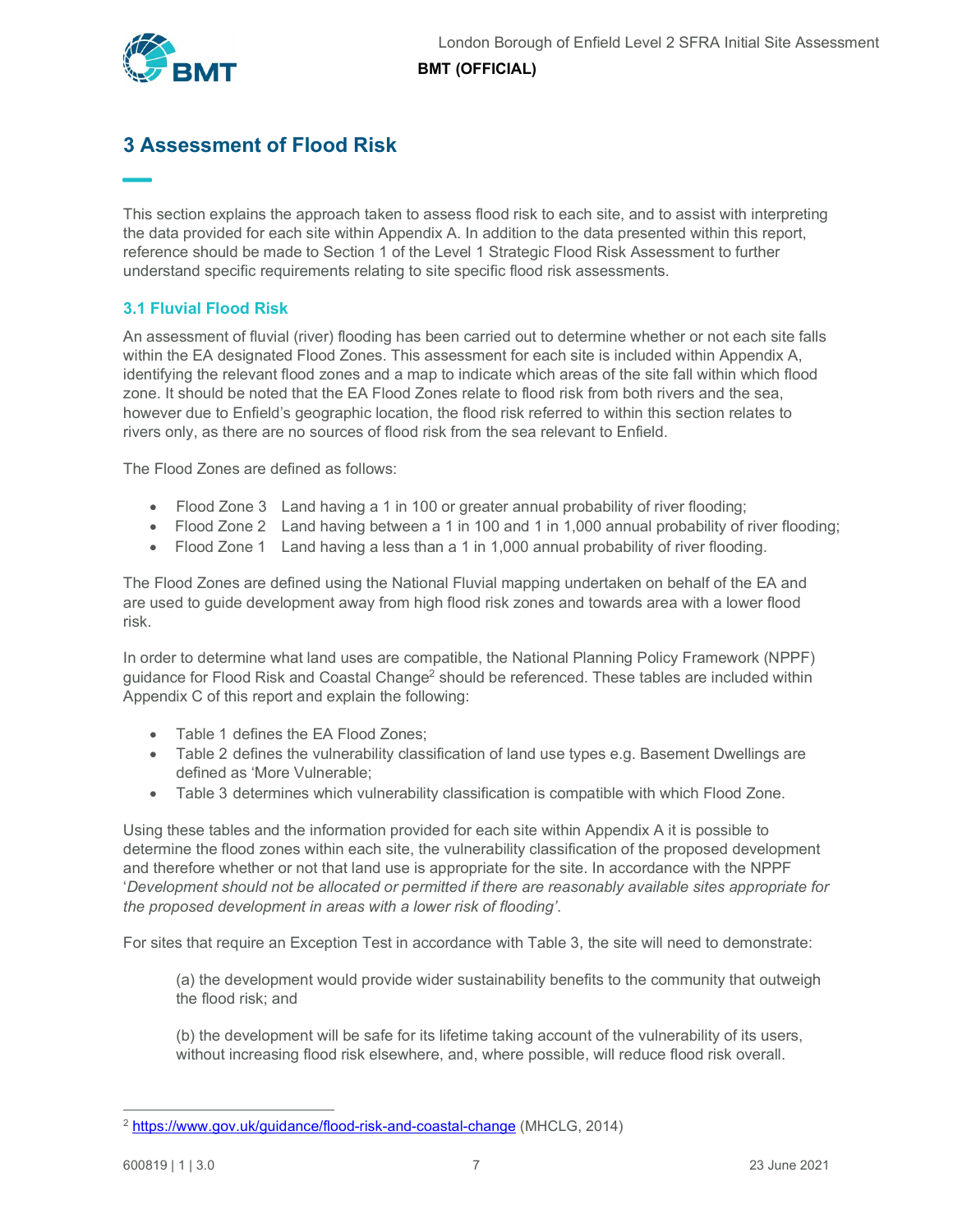

BMT (OFFICIAL)

## 3.2 Surface Water Flood Risk

An assessment of risk from surface water flooding has been carried out to each proposed site. The assessment for each site is included within Appendix A, based on two criteria:

- Is the site within a Critical Drainage Area (CDA), and
- Does the site have predicted peak flood depths greater than 150mm and 300mm in the modelled 100 year (1% Annual Exceedance Probability) rainfall event.

The CDAs have been defined and identified by LBE during the development of the Borough wide Surface Water Management Plan<sup>3</sup>.

. The flood depths on site have been defined using the surface water hydraulic modelling developed for the Pymmes Brook and Salmons Brook catchments by Edenvale Young and the national surface water mapping for the Turkey Brook catchment and the River Lee catchments.

CDAs and surface water flooding may not directly impact the proposed development types appropriate for each site, however for sites within CDAs, or with significant surface water depths, further design work and liaison with LBE Lead Local Flood Authority may be required to understand the implications of surface water flooding to the proposed development.

### 3.3 Groundwater Flood Risk

An assessment of groundwater flood risk has been carried out on the available data to determine the risk to each proposed site. The assessment for each site is based on two criteria:

- The susceptibility of the site to groundwater flooding, based on a range of: <25%, 25-50%, 50-75% and >75%; and
- Whether the site is within 100m of a historic groundwater flooding incident.

Groundwater flood risk may not directly impact the proposed development types, however if the site is within an area susceptible to groundwater flooding, or has known groundwater flooding incidents in the past, additional investigations may be required to understand the risks and possible mitigation required. A groundwater flood risk assessment is recommended for any development in groundwater flood risk areas that involve the creation of useable space below ground.

It should also be noted that the ASTGWF data set does not have a good historic correlation with historic events and the draft Level 1 SFRA $^{\rm 4}$  notes that the dataset is therefore not representative of groundwater flood risk in LBE.

### 3.4 Sewer Flood Risk

An assessment of sewer flood risk has been carried on the available data to determine the likely flood risk to each proposed site. The assessment for each site is based on whether the site is within 100m of a historic groundwater flooding incident.

For sites that have historic sewer incidents nearby, liaison with Thames Water to understand the cause and implications of these incidents may be required, including capacity issues, upgrades planned and impact of the future development on the public sewer network.

<sup>&</sup>lt;sup>3</sup> Surface Water Management Plan (London Borough of Enfield, 2012)<br><sup>4</sup> Level 1 Strategic Flood Risk Assessment (LBE, 2021)

Level 1 Strategic Flood Risk Assessment (LBE, 2021)